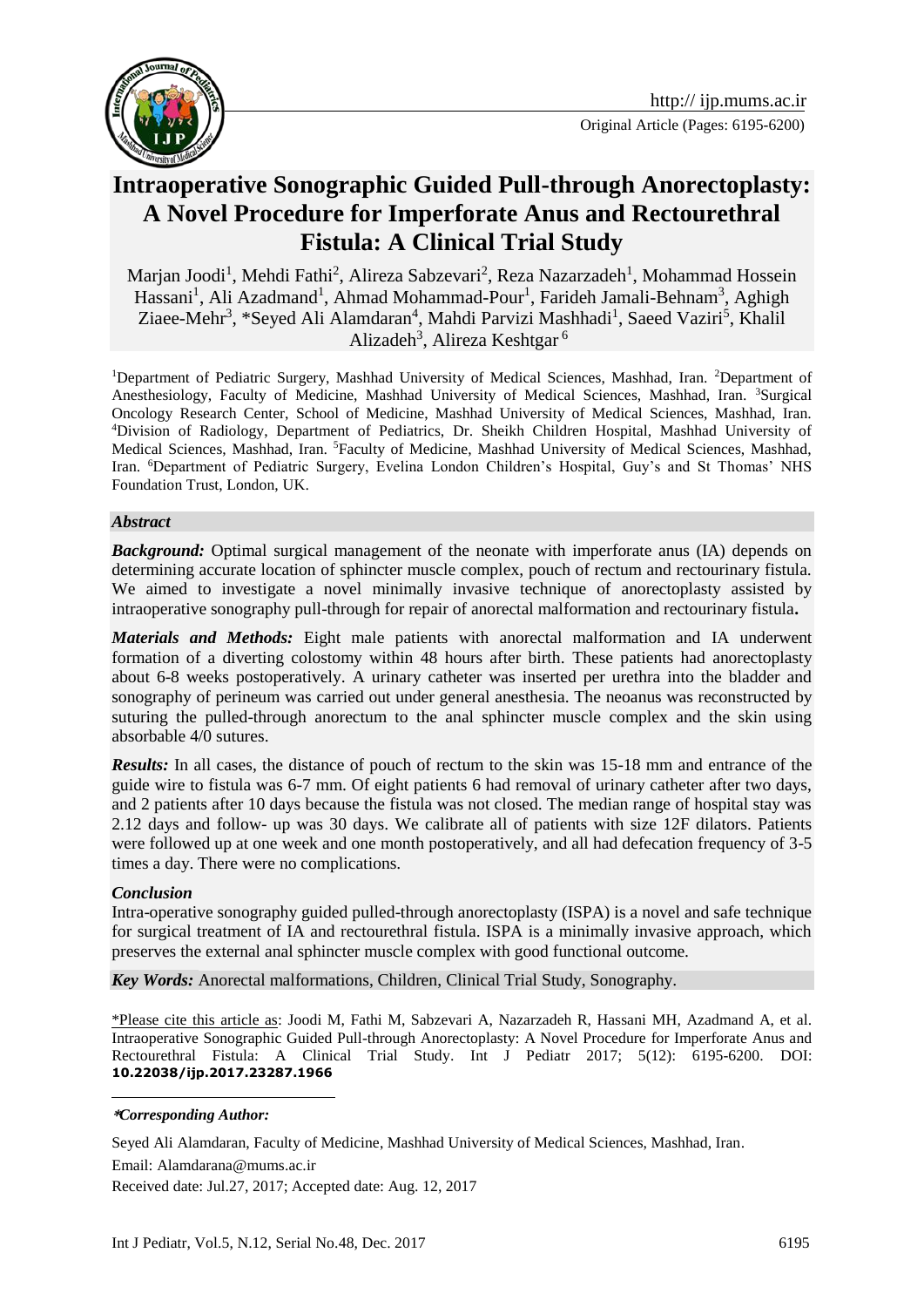## **1- INTRODUCTION**

 Anorectal malformation (ARM) is a common congenital disease with an incidence of 1 per 3,000 to 5,000 live births (1). The disease is more prevalent in males with a male to female ratio of 1.2 to 2:1 in the worldwide. There are associated congenital abnormalities including renal, cardiac and esophageal anomalies  $(2, 3)$ . Traditionally the lesions are divided to high, intermediate and low anomalies. Various surgical procedures are applied to treat the anorectal malformation ranging from the posterior sagittal anorectoplasty (PSARP) to more advanced methods like the laparoscopic-assisted anorectoplasty (LAARP). In PSARP dissection of perineum is done through a sagittal plane with minimal damage to local blood and nerve supply as these structures do not cross the midline  $(4)$ .

However, this approach requires division of the external anal sphincter muscle complex, and extensive dissection of pelvic floor muscles, and mobilization of anorectum, which may cause long term sphincter damage, neuropathy and ischemia. On the other hand, the limitation of the LAARP is that the vertical muscle fibers between the pelvic floor and perineal parasagittal muscle fibers cannot be visualized and the rectal prolapse is common postoperative  $(5, 6)$ ; furthermore the dissection of anal sphincter complex may lead to fibrosis and injury to the muscle fibers causing stenosis or fecal incontinence later in life (7).

The aim of this study was to investigate a novel minimally invasive technique of anorectoplasty assisted by intraoperative sonography pull-through for repair of anorectal malformation and rectourethral fistula. We consider that it's possible to perform pull-through of the rectum in the neonatal period without colostomy construction

### In this randomized non-blinded clinical trial (TCTR.20170813001), neonates born with anorectal malformation and imperforate anus were included in the study from October 2015 to August 2016. They underwent formation of divided sigmoid colostomy within 48 hours of life. Patients had ultrasound scan of kidneys, renal tracts and spine to exclude associated anomalies and had posterior sagittal anorectoplasty, 6-8 weeks later. None of the patients had undergone distal colostogram. The reason that we ignore distal colostogram in our approach is the harmful effects of radiation exposure in neonate population. We can identify the distal rectal pouch by placing and traction of the Foley catheter with sonography. The patient was placed in lithotomy position and a Foley catheter was inserted into the bladder. Another catheter was passed through the distal limb of colostomy into the rectum and the balloon was inflated. After skin preparation and draping, normal saline was injected into the rectum via this catheter. Perineal ultrasound examination was done to identify the rectal pouch, the rectourethral fistula, and its distance from the skin, and the anal sphincter muscle

It is possible to determine anterior and posterior of the urethra with sonography in this approach. A guide-wire was passed through the center of muscle complex, identified by electric stimulator, into the rectal pouch under sonography guidance (**Figure.2**). Then dilators size 3 to 11 F was passed over the guide-wire and dissection of perineum was carried on this plane to the rectal pouch. The rectum was grasped and stay sutures applied to retract it to the skin surface (**Figure.3**). Perirectal dissection was performed to identify the rectourethral fistula aided by pre-operative sonography findings. The fistula was cut and if necessary ligated with 4/0 absorbable sutures and the rectum pulled through to complete reconstruction of

complex (**Figure.1**).

## **2- MATERIALS AND METHODS**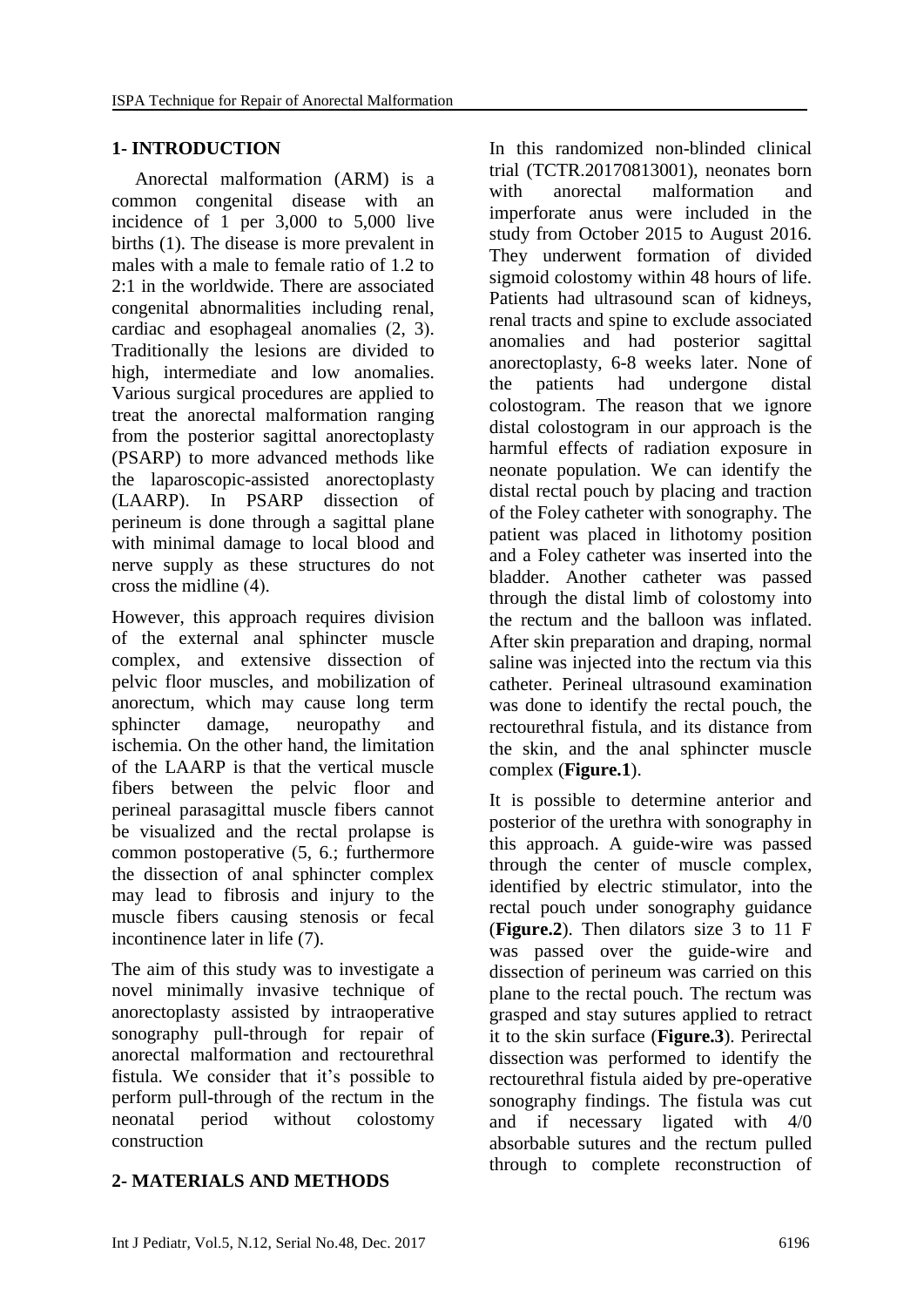neoanus within the external sphincter muscle complex. All patients had examination of anus under local anesthesia using 2% Lidocaine gel, and drinking Saccharose 26%, one week and one-month after the anorectoplasty. They also had sonography of perineum one month postoperatively. All patients were followed after the procedure. All the procedures

were conducted by the resident of pediatric surgery, a sonographer and a pediatric surgeon. Data presented as median and range. Data were analyzed using SPSS for windows (version 21.0, SPSS Inc., Chicago, IL. USA). Frequencies, percentage, mean and standard deviation (SD) were determined.



Fig.1: Insertion of a needle and guidewire through the center of external anal sphincter muscle complex under sonography guidance. Normal saline is injected into the rectal pouch via a Foley catheter inserted in distal limb of colostomy.



**Fig**.**2:** Sagittal view of perineal area. Thin arrows demonstrate rectal pouch and thick arrows shows rectourethral fistula tract and curved arrows delineate needle in center of hypoechoic anal sphincter muscle complex.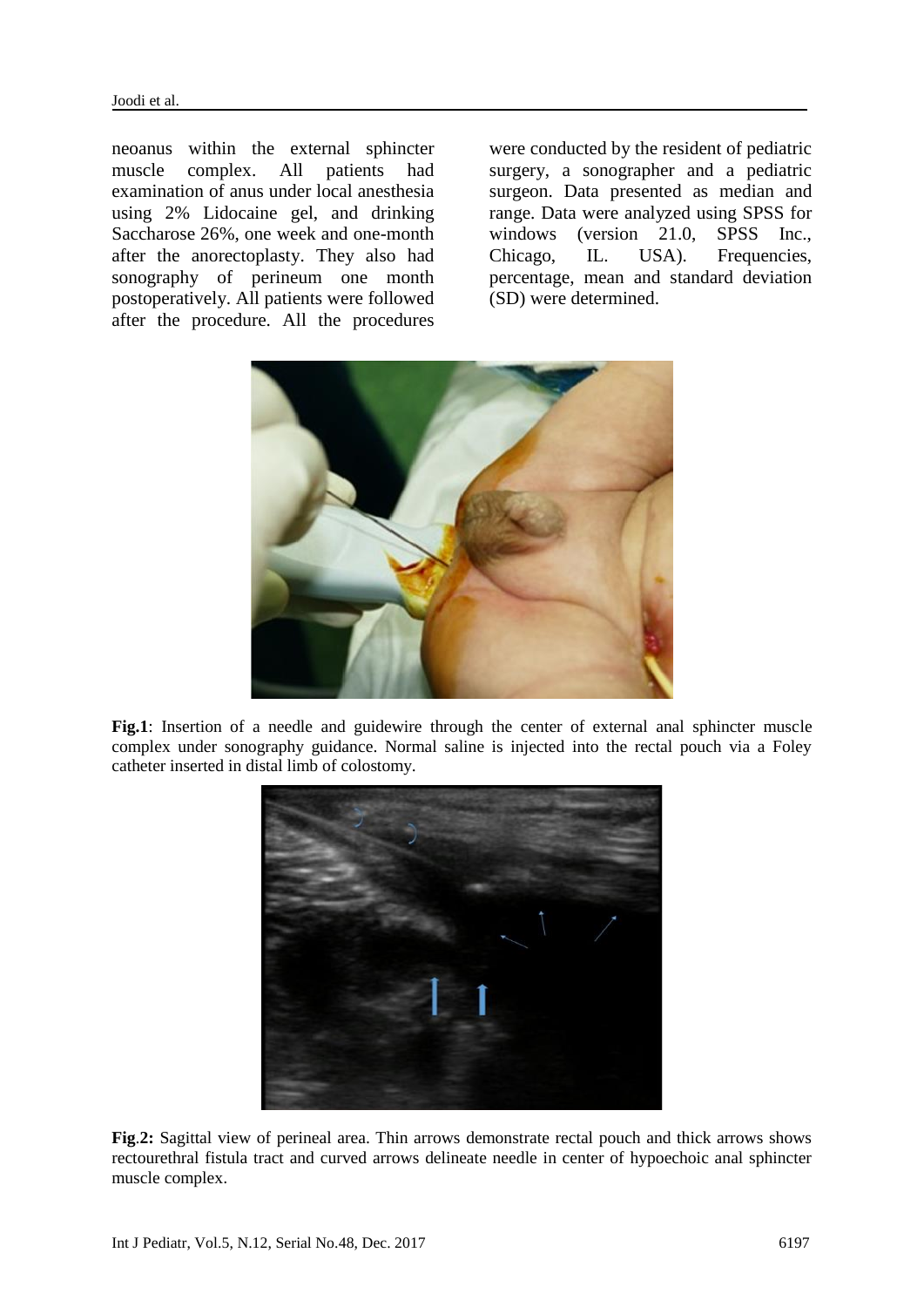

**Fig.3**: Minimal dissection of perineum along the dilator path preserving the external anal sphincter muscle complex.

#### **3- RESULTS**

 Eight patients were enrolled in this study. The median age of patients at the time of anorectoplasty was 6.75+ 0.127 weeks (6-8 weeks). All patients were male and their median weight was 5.75 kg (5-6 kg). Four of eight patients had other associated anomalies shown in **Table.1**.

In all cases, the distance from the rectal pouch to the skin was between 11 and 22 mm and the distance of entrance of wire into the fistula was 6- 7 mm except in one patient (n= 8) who had Down's syndrome and no urinary fistula.

All patients started feeding at a median of 2.5 days (2-3 days). Demography and intraoperative sonography findings of patients in this series are summarized in **Table.1**.

First patient had removal of the urinary catheter 2 weeks after posterior sagittal anorectoplasty. He had closure of colostomy one month post-operatively, and was discharged home after three days. The second and third patients had removal of their urinary catheters 10 days following formation of neoanus and closure of colostomy one week later.

All remaining patients (sixth, seventh and eighth) had ligation of rectourethral fistula, removal of urinary catheter was removed on day two postoperatively. They were discharged home after 2.125 days (2- 3). At one month following anoplasty, all patients had stool frequency of 3-5 times daily and their anus was calibrated to size 12 F Hegar. There were no complications in this study.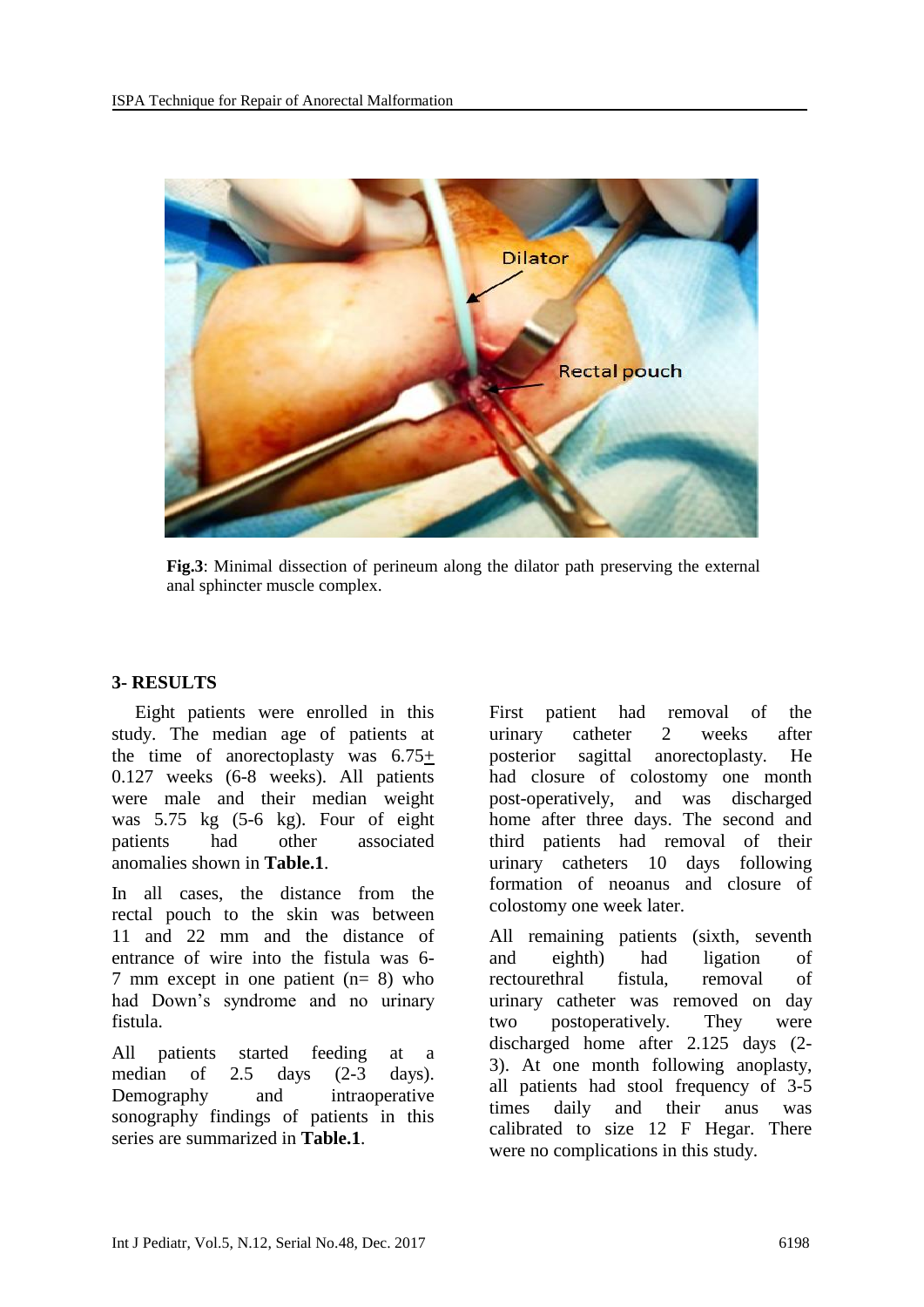| Patients       | Gestational<br>age<br>(week) | Age of<br>anoplasty<br>(week) | Weight<br>(kg) | Associated<br>anomalies                             | Distance<br>of rectal<br>pouch to<br>skin<br>(mm) | <b>Distance</b><br>of wire<br>entrance<br>from<br>rectal<br>pouch to<br>fistula | Age of<br>colostomy<br>closure<br>(week) | Hospital<br>stay |
|----------------|------------------------------|-------------------------------|----------------|-----------------------------------------------------|---------------------------------------------------|---------------------------------------------------------------------------------|------------------------------------------|------------------|
| -1             | 37                           | 6                             | 6              | Urinary reflux                                      | 11                                                | 6                                                                               | 10                                       | 3                |
| $\overline{2}$ | 38                           | 7                             | 6              | Single-kidney,<br><b>ASD</b>                        | 22                                                | 6                                                                               | 11                                       | $\overline{2}$   |
| 3              | 38                           | 8                             | 6              | No                                                  | 20                                                | 7                                                                               | 12                                       | 2                |
| $\overline{4}$ | 37                           | 6                             | 5.5            | N <sub>o</sub>                                      | 21                                                | 6                                                                               | 10                                       | $\overline{2}$   |
| 5              | 39                           | 7                             | 6              | Hydronephrosis,<br><b>ASD</b>                       | 22                                                | 6                                                                               | 11                                       | $\overline{2}$   |
| 6              | 37                           | 6                             | 5.5            | N <sub>o</sub>                                      | 19                                                | 6                                                                               | 10                                       | $\overline{2}$   |
| 7              | 37                           | 6                             | 6              | N <sub>0</sub>                                      | 21                                                | 6                                                                               | 10                                       | $\overline{2}$   |
| 8              | 36                           | 8                             | 5              | Down<br>Syndrome,<br>Cardiac and<br>renal problems. | 20                                                | 6                                                                               | 12                                       | $\overline{2}$   |

**Table-1**: Demography and transperineal sonography findings of neonates with anorectal malformation and imperforate anus

ASD: Atrial septal defect.

#### **4- DISCUSSION**

 The accuracy of ultrasound scan (US) to determine the location of the rectal pouch in patients with anorectal malformation and imperforate anus has been reported in the literatures. The distance between perineal skin and rectal pouch can be determined in coronal and sagittal views by sonography  $(8, 9)$ . However, application of this method has not been widely adopted. In this study we applied intra-operative sonographic guidance to determine precise location of the external anal sphincter muscle complex, pouch of rectum and the rectourethral fistula. Some noticeable advantages of the US include ability to image the end of rectal pouch and visualize the rectourethral fistula to measure their distances from the perineal skin. In addition, transperineal US is noninvasive and cheaper compared to MRI and CT scan, which often require general anesthesia  $(6, 7)$ . Our study is limited by a small number of patients and short term follow up. Schuster and Teele evaluated function of US as a guide to determine the type of anorectal malformation and they reported no associated pain or discomfort with this technique (9). Alehossein et al. reported transperineal US as a useful tool in deciding surgical approach in infants with imperforate anus. Initial evaluation of the level of rectal pouch reduced operating time and complications related to extensive perineal dissection during surgery  $(8)$ . These include avoiding accidental damage to the urethra, bladder neck, ectopic ureter and misplacement of neoanus outside the sphincter muscle complex (10, 11). George et al. reported MRI guide laparoscopic-assisted anorectoplasty (LAARP), may be helpful in anatomy correct placement of the rectum within the vertical muscle complex (12). MRI isn't valuable technique in operation room in added that is more expensive than sonography. On the other hand, our presented approach may be more compatible with Iranian culture; people in Iran are sensitive to perineal region as like as many countries. This manner means that they don't prefer any scar in this region. The presented procedure seems more acceptable on this manner for parents. We have no claim about damages or